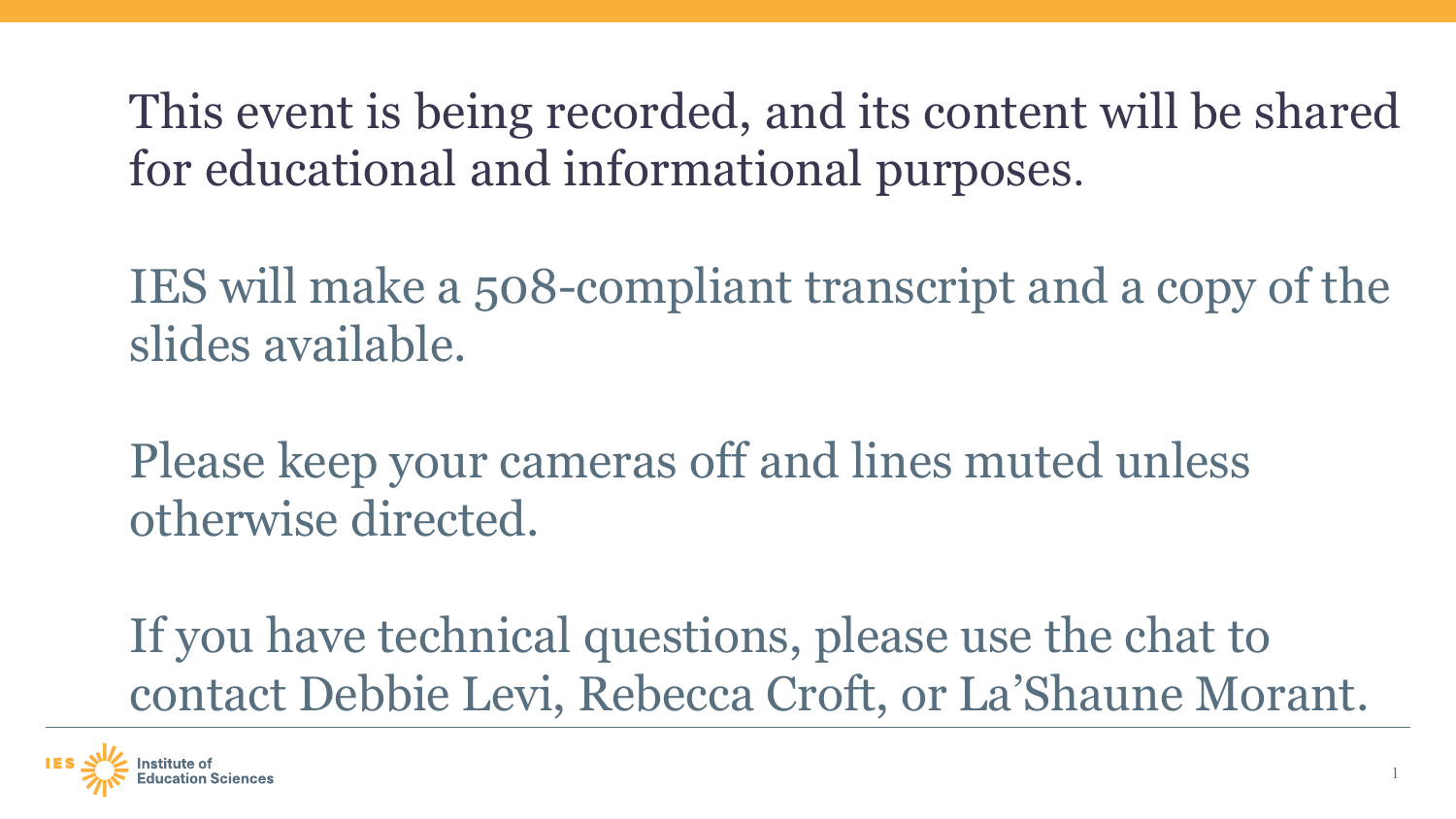## **Diverse Voices in Education Research: Leveraging Native American and Alaska Native Voices in Education Research**

Institute of Education Sciences U.S. Department of Education

White House Initiative on Advancing Educational Equity, Excellence, and Economic Opportunity for Native Americans and Strengthening Tribal Colleges and Universities

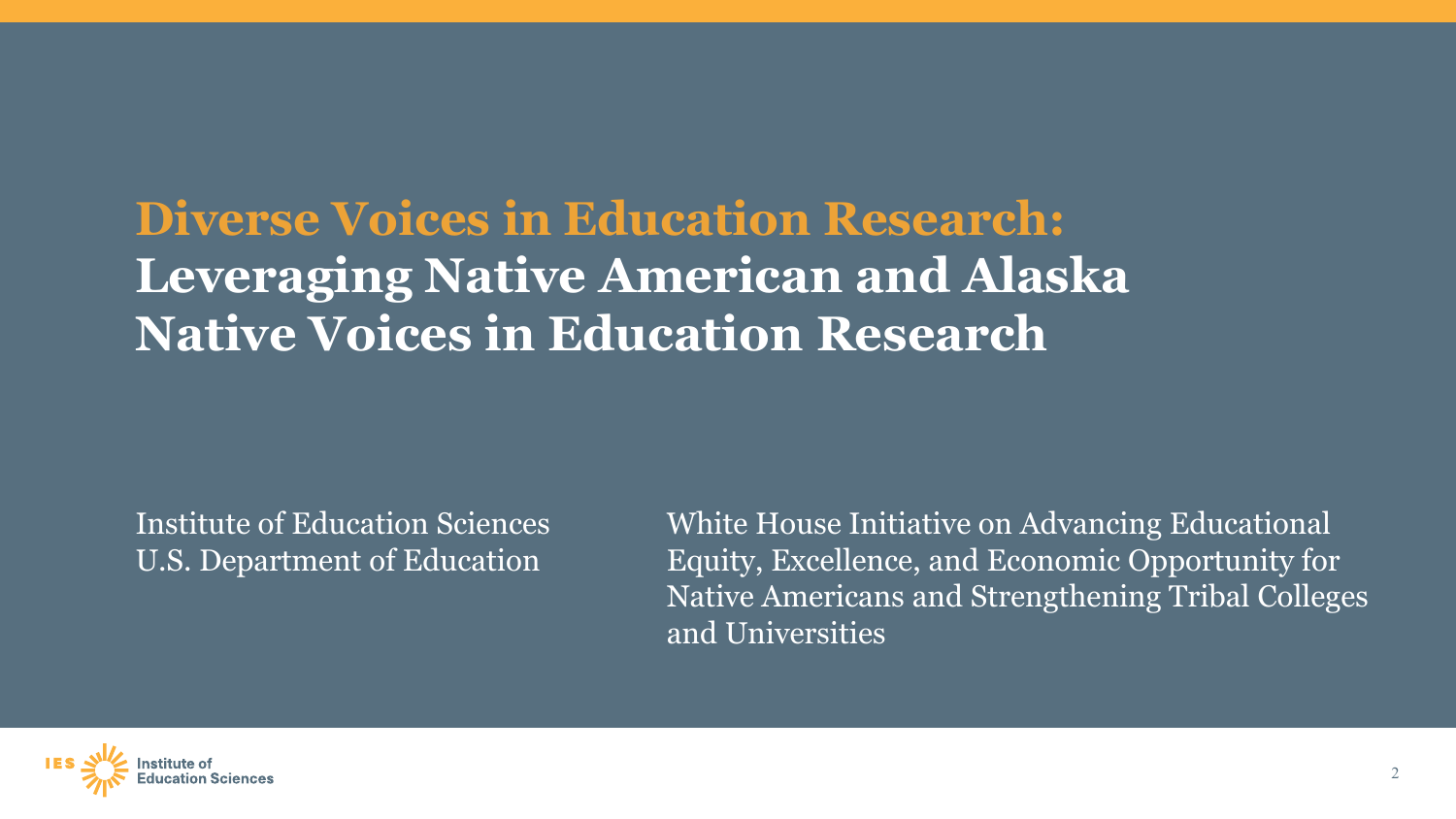# Agenda

- Welcome
- Setting the Stage
- Panel Discussion
- Q&A and Open Discussion

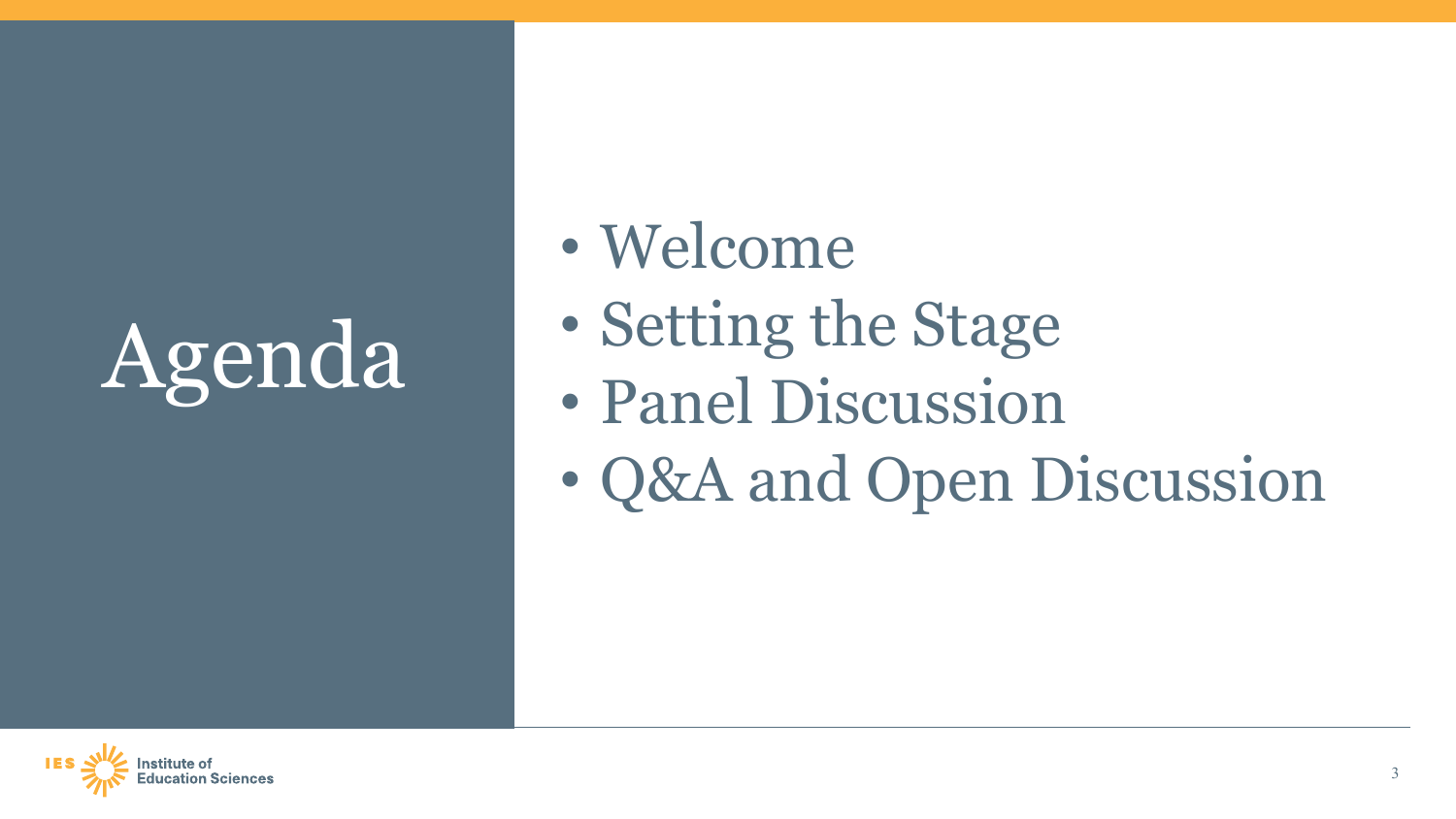## **Housekeeping Notes**

**This event is being recorded.** Please keep your cameras and microphones off unless directed by the moderator to turn them on.

Please use the **Stack View**: Click "Layout" (upper right) and select "Stack"



- Questions about the WebEx or other technical issues (Debbie, Rebecca, or La'Shaune)
- Comments or ideas for everyone
- General feedback or questions
- Similar items



## And the **Q&A function** for

 $\oplus$ 

Grid

₩

Stack

- Questions for specific presenters
- Questions or feedback on specific things mentioned by a speaker
- Similar items

**ED** Layout

 $\Box$ 

ide by side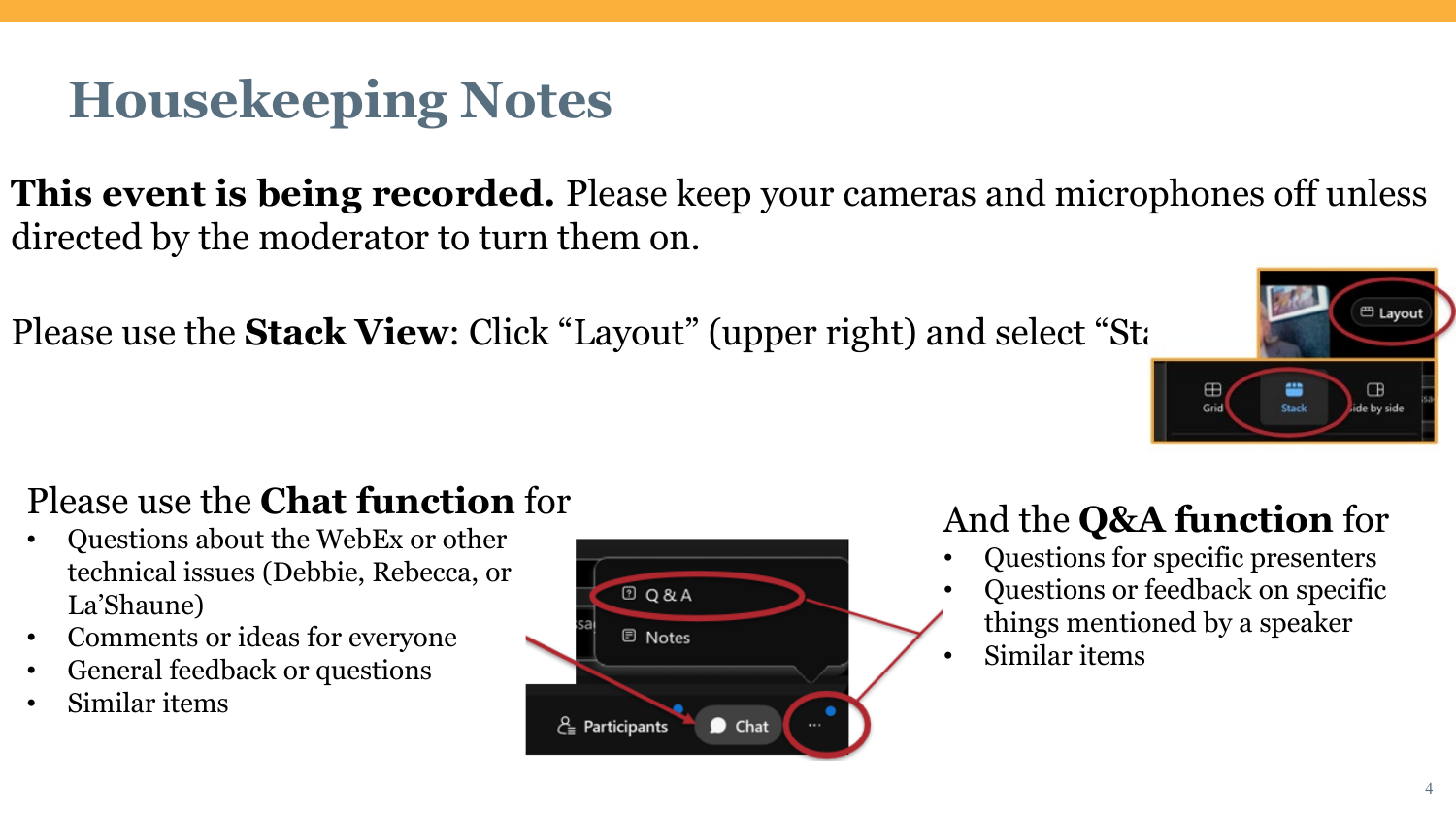# Welcome

- **Ron Lessard**, Acting Executive Director and Senior Advisor, White House Initiative on Advancing Educational Equity, Excellence, and Economic Opportunity for Native Americans and Strengthening Tribal Colleges and Universities
- **Meredith Larson**, Research Analyst and Program Officer, National Center for Education Research, Institute of Education Sciences, U.S. Department of Education

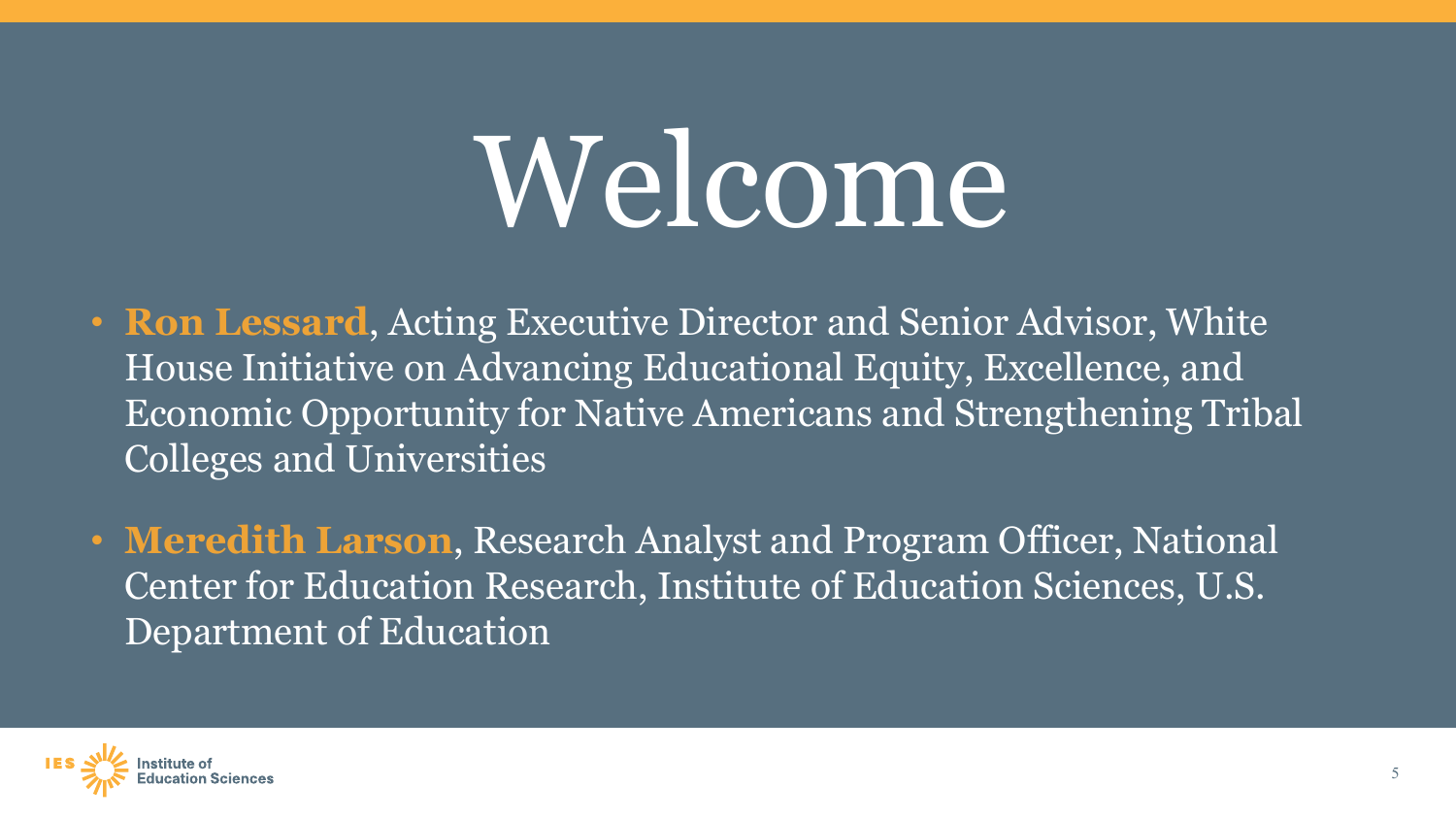

White House Initiative on Advancing **Educational Equity, Excellence, and Economic Opportunity for Native Americans and Strengthening Tribal Colleges and Universities** U.S. Department of Education

The Initiative seeks to support activities that will strengthen the Nation by expanding education opportunities and improving education outcomes for all American Indian and Alaska Native (AI/AN) students. It is committed to furthering tribal self-determination and ensuring AI/AN students, at all levels of education, have an opportunity to learn their Native languages and histories, receive complete and competitive educations, preparing them for college, careers, and productive and satisfying lives.

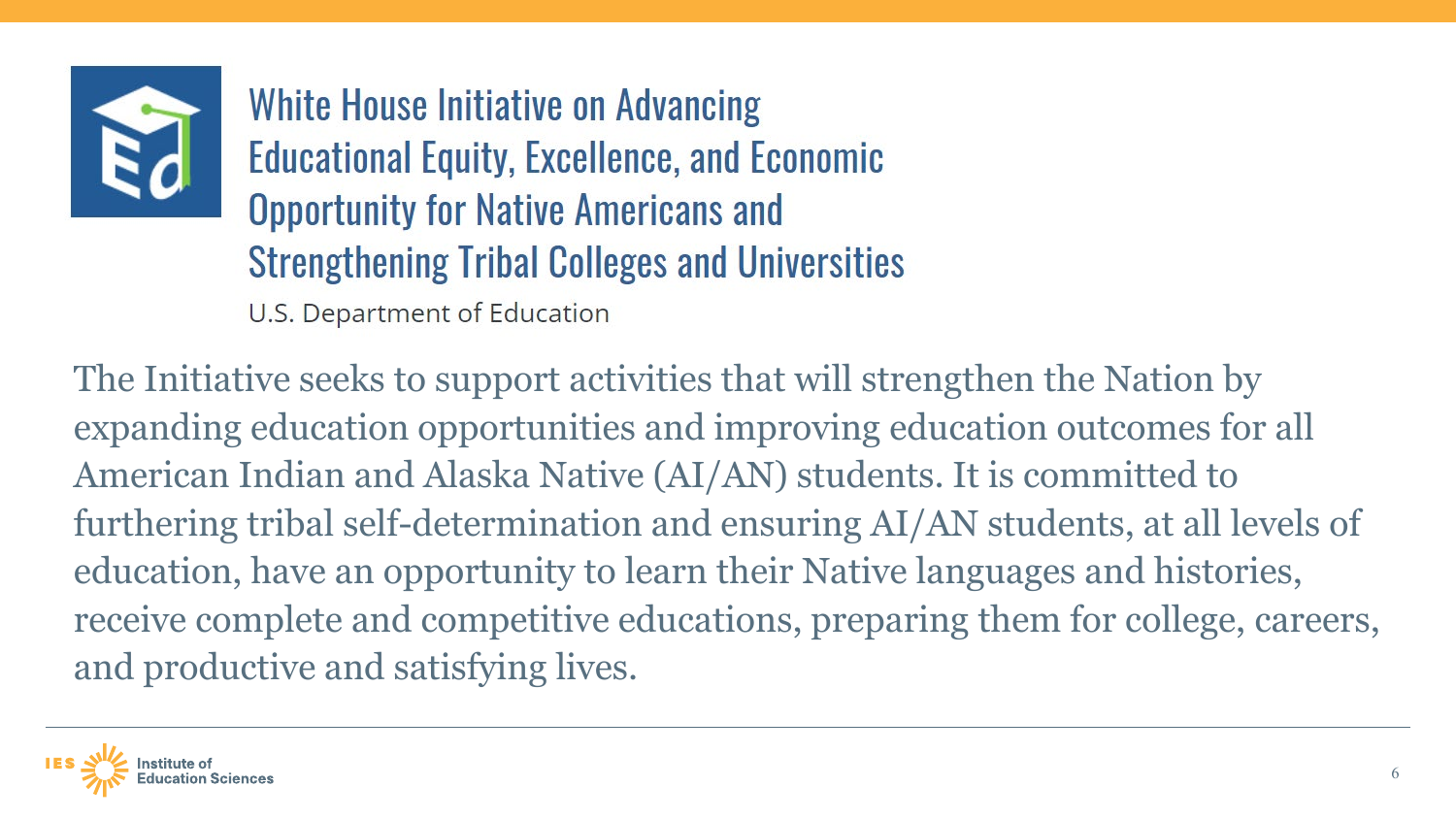### Map available at [native-land.ca](https://native-land.ca/)

Shows the traditional lands of **Native** American and Alaska Native nations



Internalism of Digital Mode of the diversion of Digital Mode of Media variety of Communities of Communities of Communities of Communities of Communities of Communities of Communities of Communities of Communities of Commun



 $\frac{1}{2}$   $\sqrt{ }$ 

**Support Us**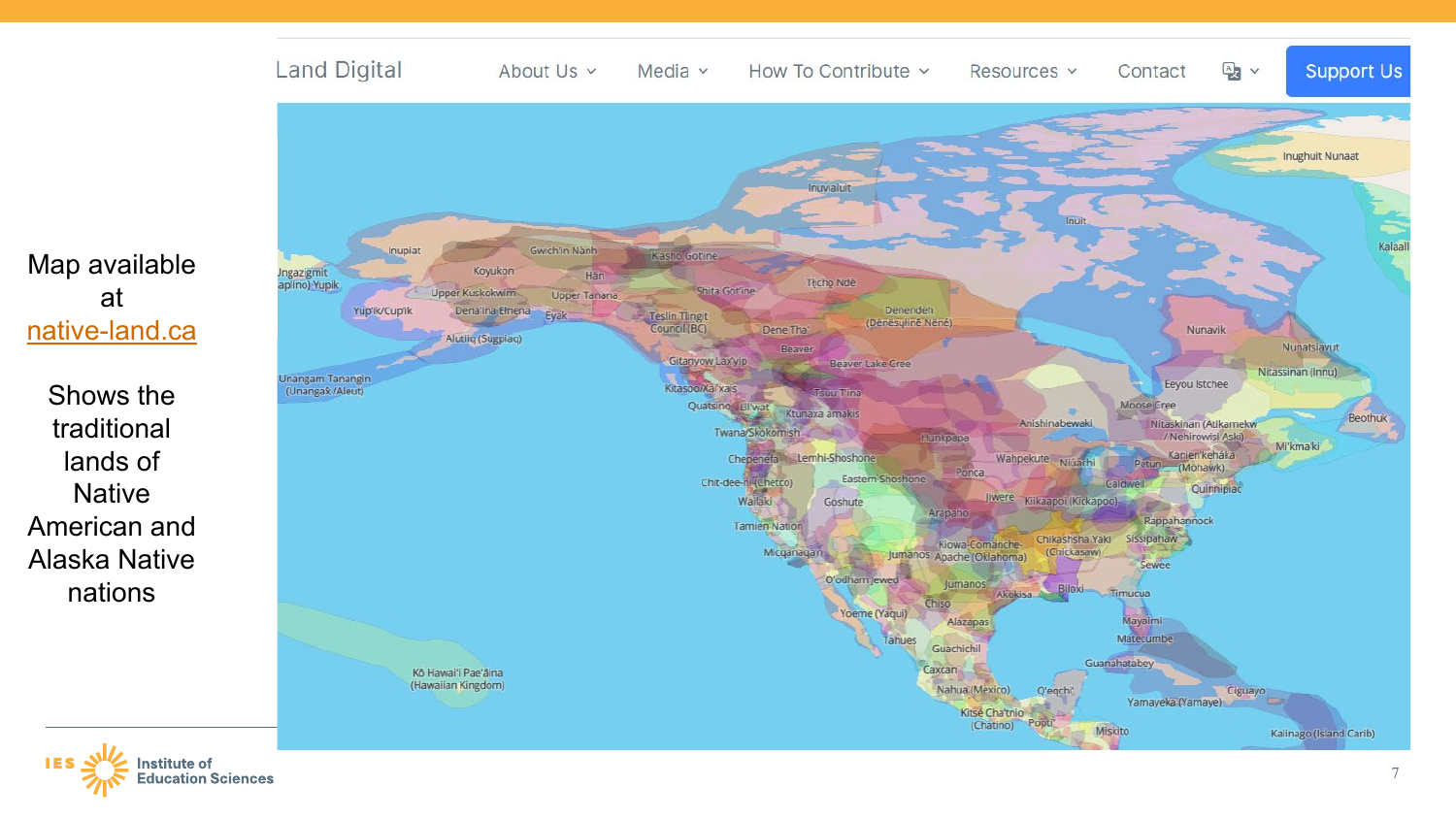## IES Diversity Statement

## **All IES work benefits from diverse perspectives.**

Our ability to conduct and support high-quality research, collect and disseminate timely data, and evaluate the impact of educational policy and practice depends on our ability to attract, train, partner with, and support talented researchers, statisticians, and evaluators from all backgrounds. IES leadership strongly believes this demands a commitment to the many facets of human diversity that shape our lives, including age, gender, gender identity, sexual orientation, culture, race, ethnicity, religion, disability, and socioeconomic status.

> IES invites you to help us realize this statement in ways to support Native American/Alaska Native students and communities.

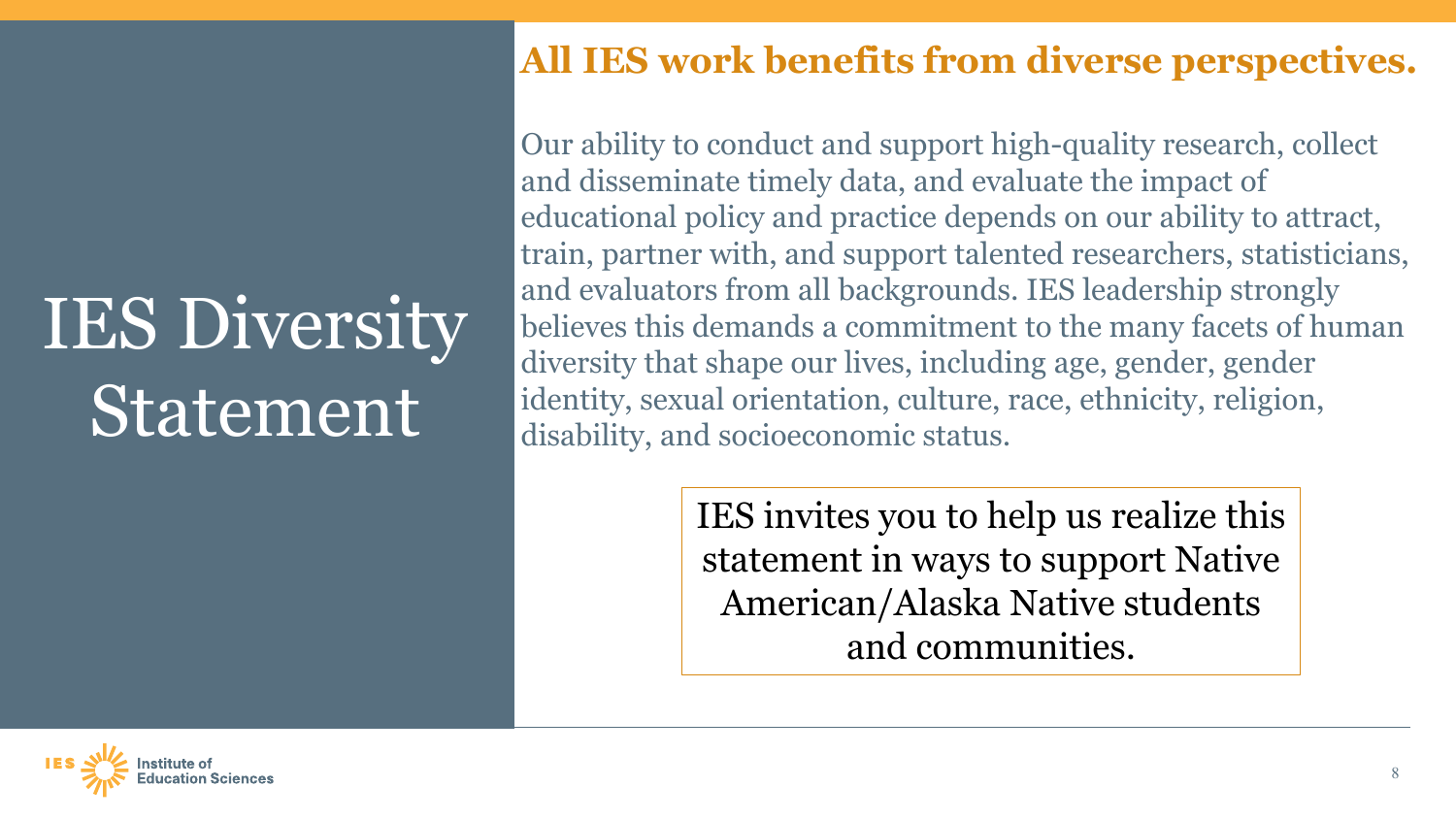

## Independent, Relevant, **Practical**

IES is the nation's premier source for research, evaluation and statistics that can help educators, policymakers and stakeholders improve outcomes for all students.

Velcome to the **Institute of Education Sciences**<br>
Institute of Education Sciences (IES), the nation's leading source for rigorous,<br>
Education Research Education Statistics Education Evaluation Special Education (IES), the nation's leading source for rigorous, statistics.

d Education Research Education

and Regional Assistance

 $\therefore$  Search

 $\overline{\text{Co}}$ 

Research

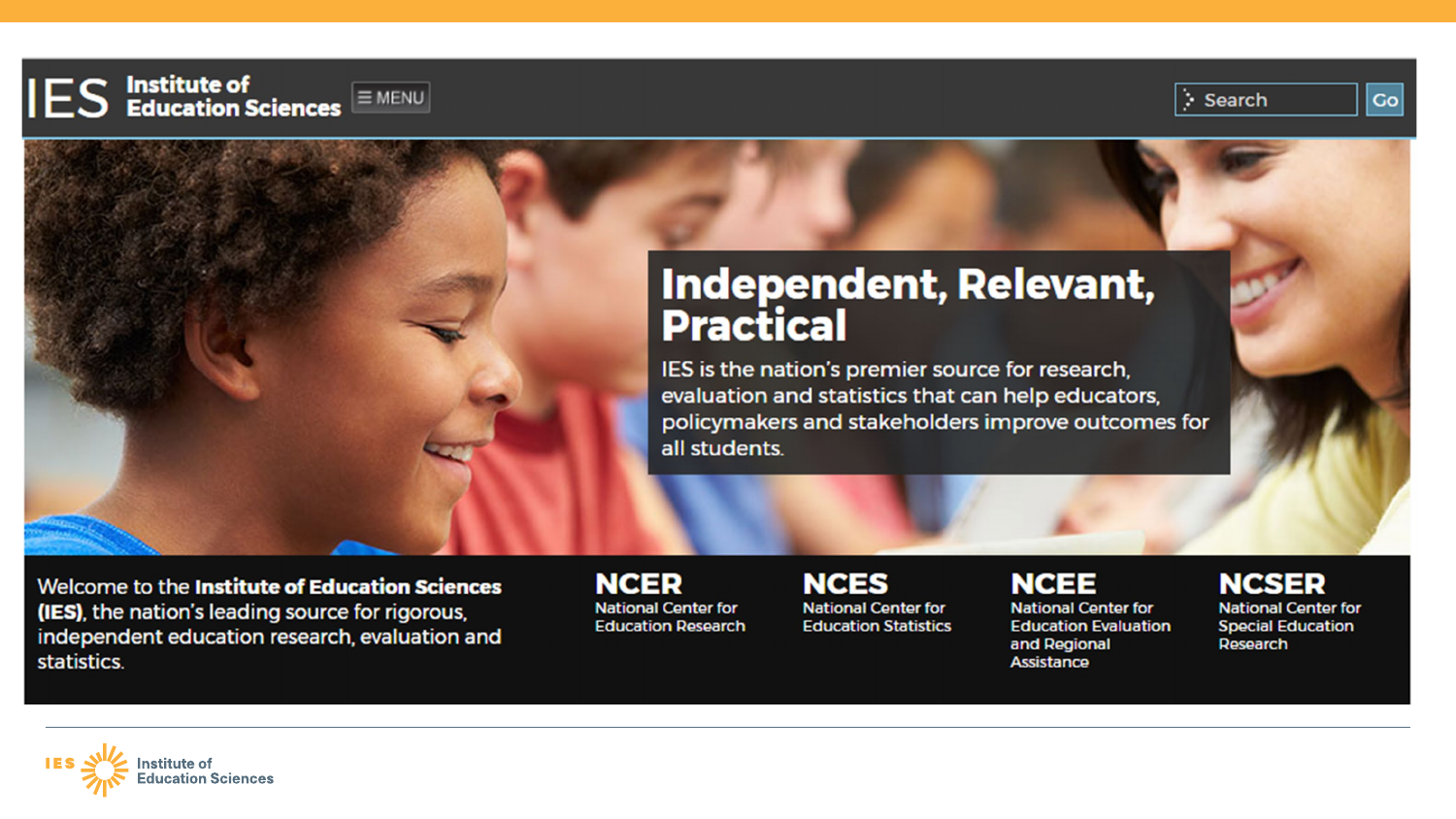

### **National Indian Education Study 2019**

American Indian and Alaska Native Students at Grades 4 and 8



**National Indian Education Study (NIES) –<br>the largest nationally representative data collection of AI/AN students.** 

- Conducted through the National Assessment of Educational Progress (NAEP)
- Reports academic performance in reading and mathematics (grades 4 and 8)
- Includes a survey for AI/AN students, their teachers, and their school administrators. Survey focus is on Native language and culture.
- NIES reports data by school type and offers AI/AN statespecific data for 15 states (while every student from every state contributes to overall results).
- Goal: Replacing a "dash with data".

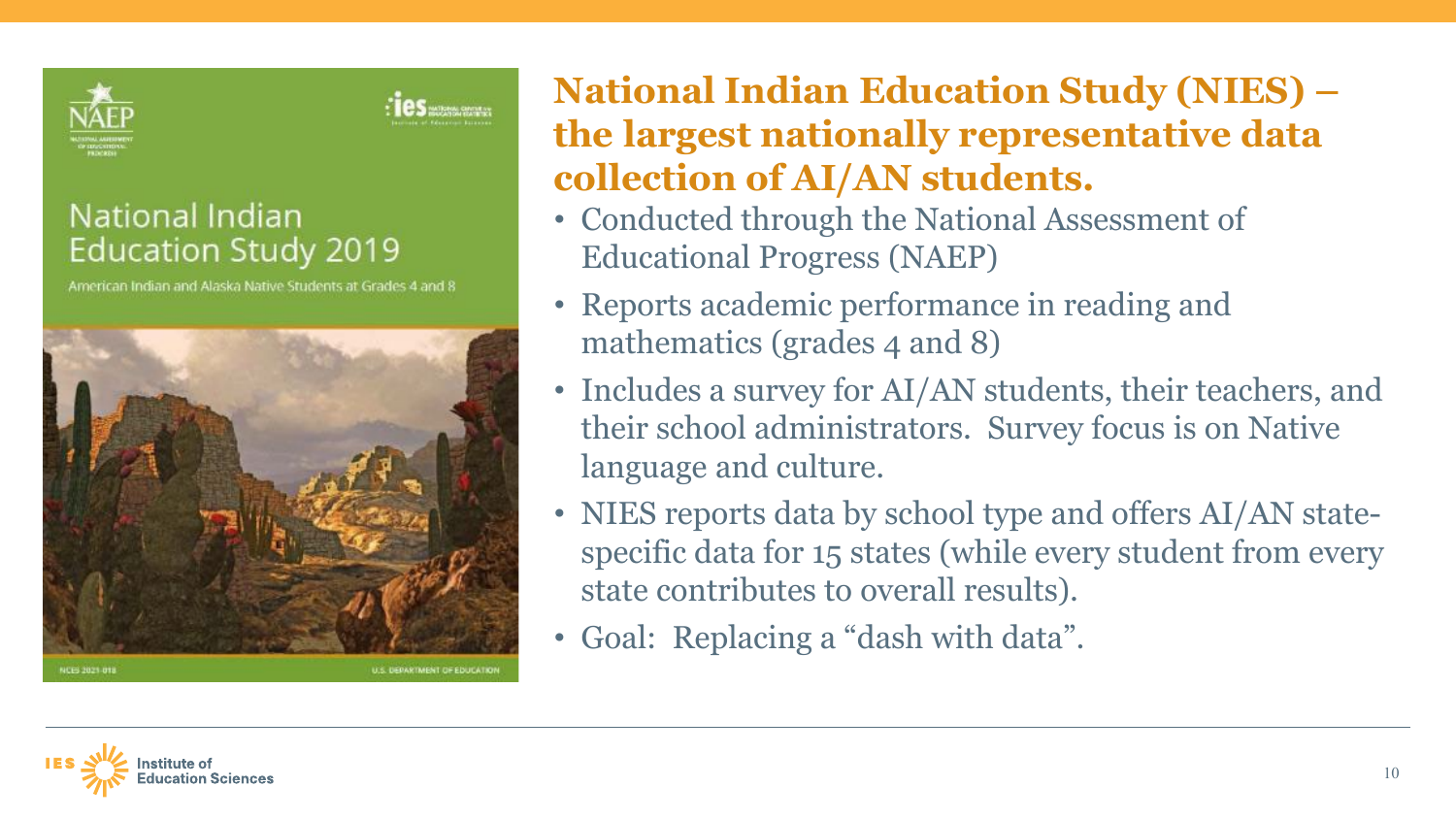Possible changes for field-initiated research?

> **National** Center for **Education** Research

**National** Center for Special **Education** Research

## **IES wants Native American and Native Alaskan perspectives in research. This could include –**

- 1. Funding research that focuses on Native American and Native Alaskan students and education issues of interest to Native communities
- 2. Awarding grants to Tribal Colleges and Universities, Native American Serving Institutions and to Native American and Alaska Native researchers.
- 3. Providing fellowships and other training opportunities to Native American and Alaska Native students and researchers
- 4. Recruiting Native American and Alaska Native researchers to serve as peer reviewers and/or participate in technical working groups

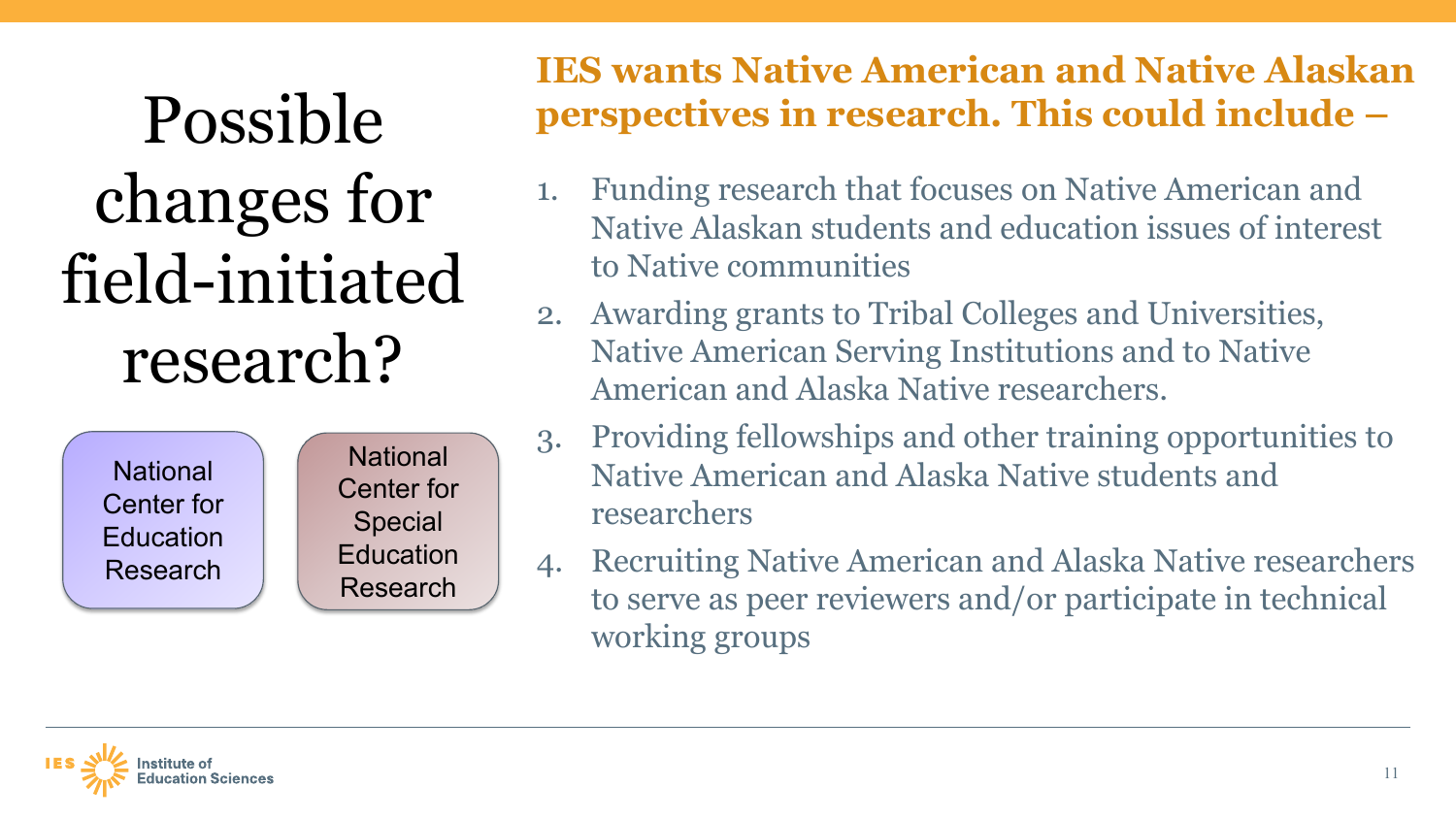## **Setting the Context: Education for Native American/Alaska Native Students**



## **Ron Lessard**

Reminder: Please use the Chat and Q&A function to provide feedback



White House Initiative on Advancing Educational Equity, Excellence, and Economic Opportunity for Native Americans and Strengthening Tribal Colleges and Universities

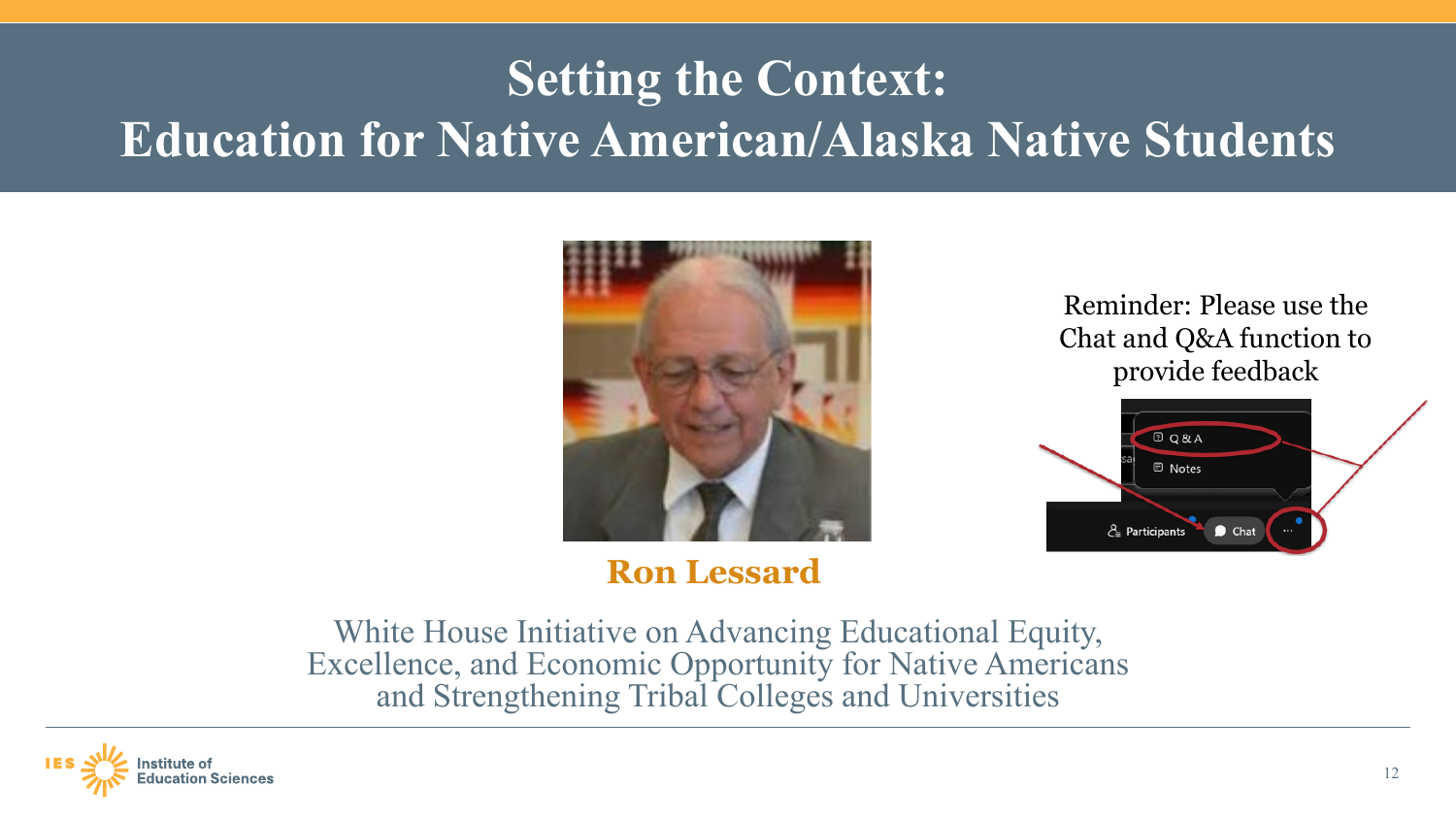## **Today's Panelists**









**Ace Charette**  Turtle Mountain **Community College** 

## **Stephanie A. Fryberg** University of Michigan

**Lisa Martin** Johns Hopkins Center for American Indian Health

**Erica Moore** American Indian Higher Education Consortium

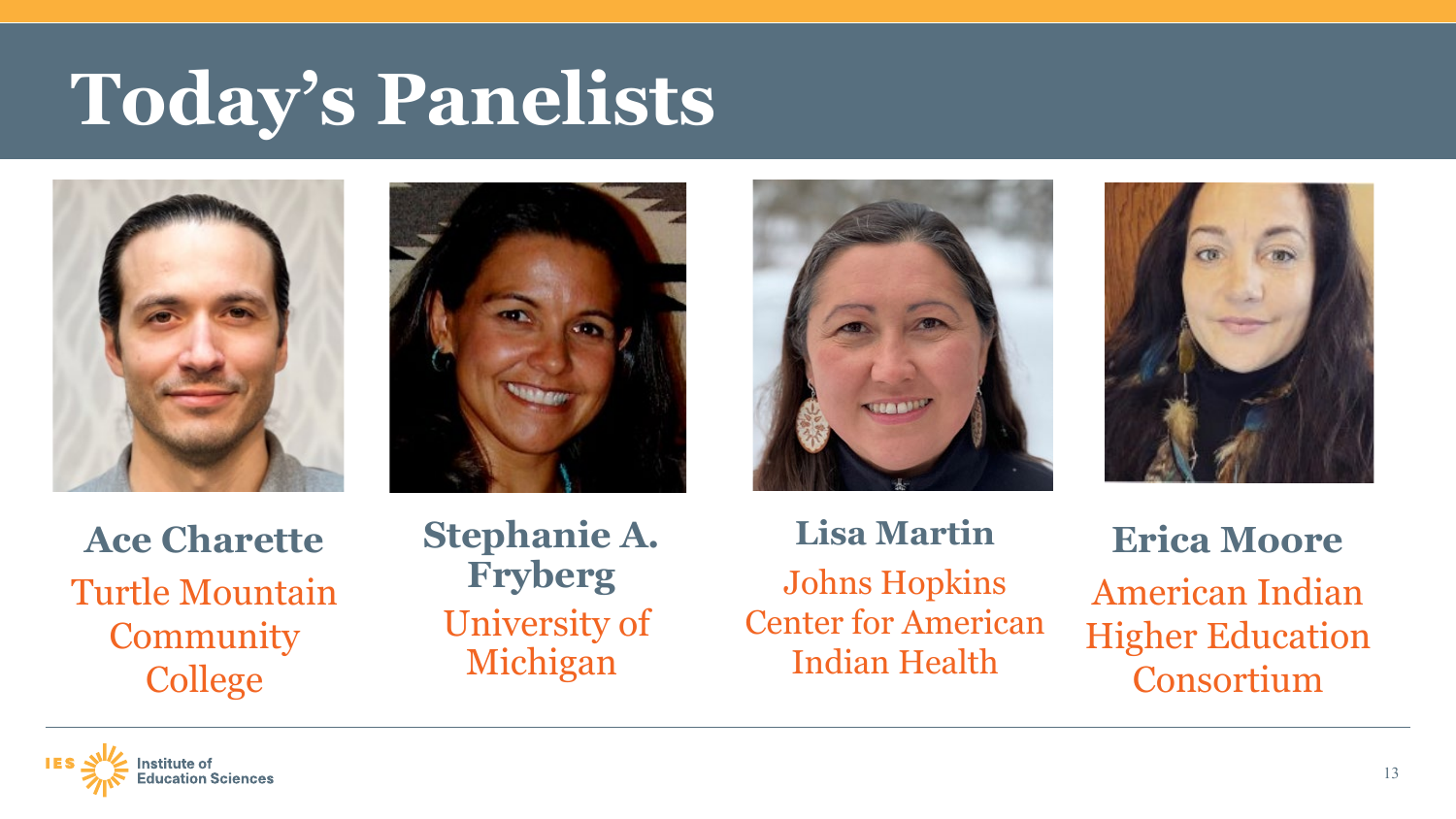

Time for your questions and comments!

- Use the **Q&A function** if you have specific questions for a speaker.
- Use the **Chat function** for more general feedback or comments.



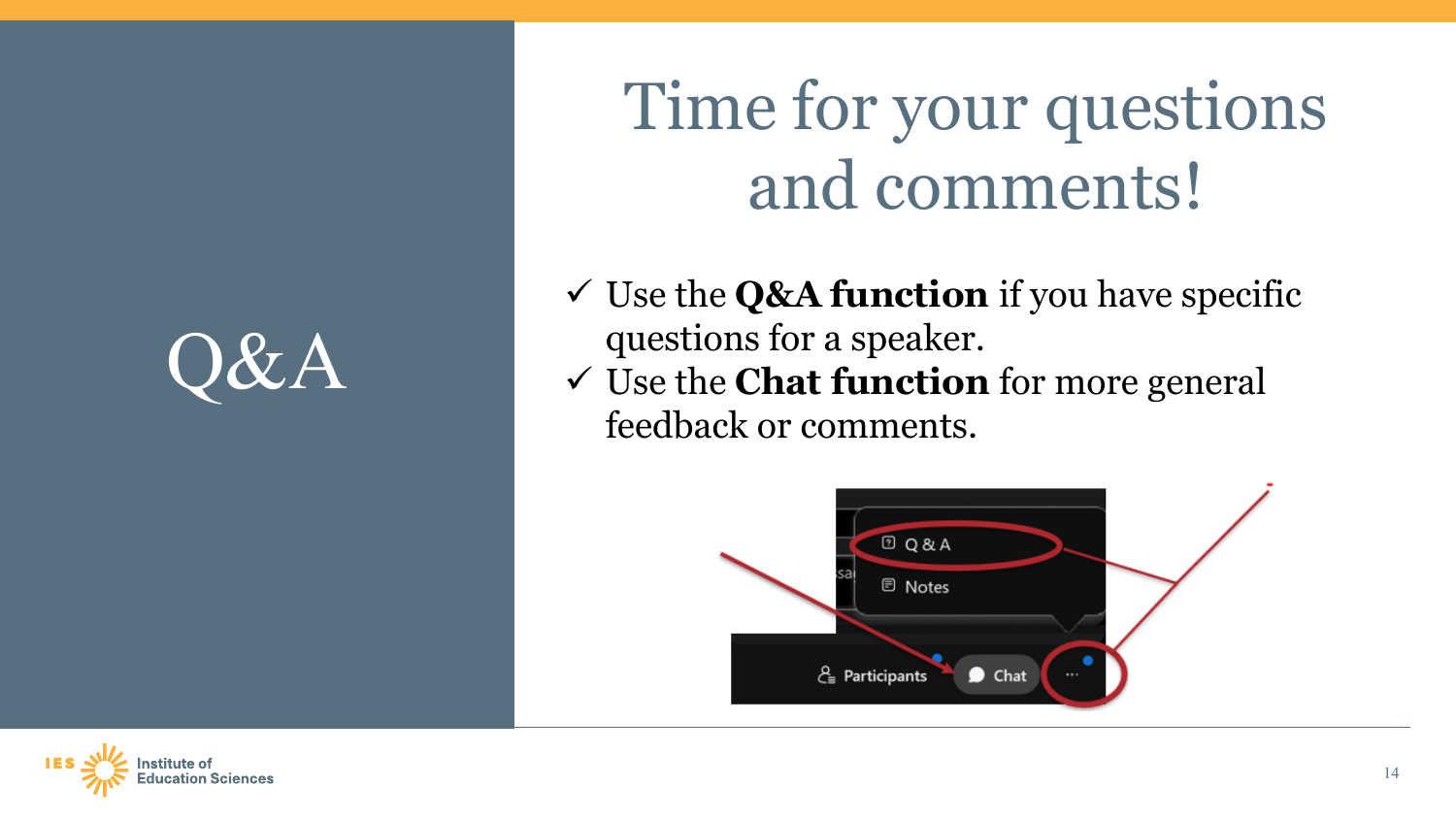# **Upcoming Events** (https://ies.ed.gov/funding/listeningsessions.asp)

- **Black Voices in Education Research II** (April 2022)
- **Leveraging the Voices of Persons with Disabilities in Education Research** (TBD 2022)